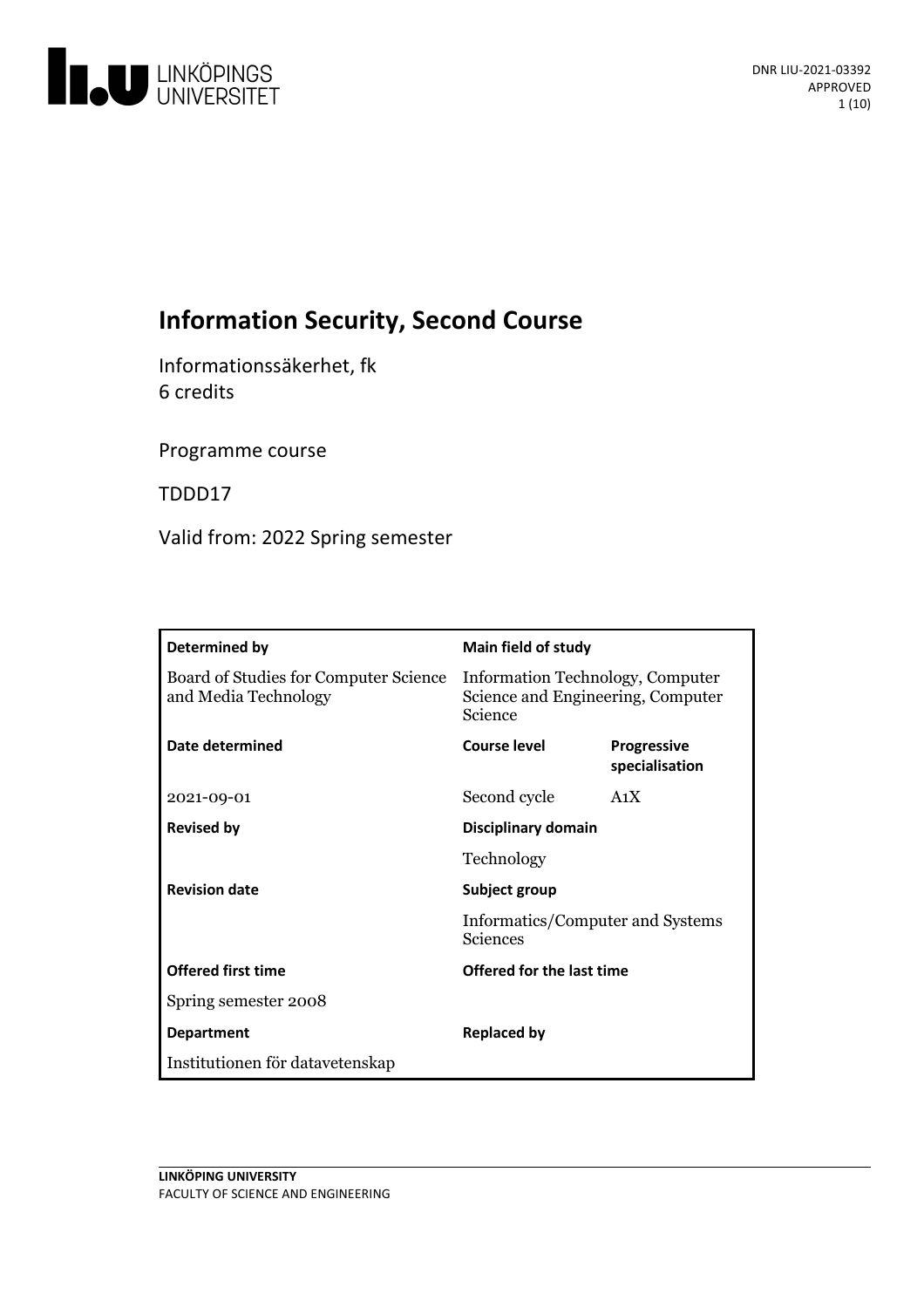## Course offered for

- Master of Science in Computer Science and Engineering
- Master of Science in Industrial Engineering and Management
- Master of Science in Information Technology
- Master of Science in Computer Science and Software Engineering
- Master of Science in Industrial Engineering and Management International
- Master's Programme in Computer Science

## Prerequisites

Basic course in computer security. Basic understanding of operating system concepts and TCP/IP networks is recommended. Students are expected to be able to produce written reports of high quality.

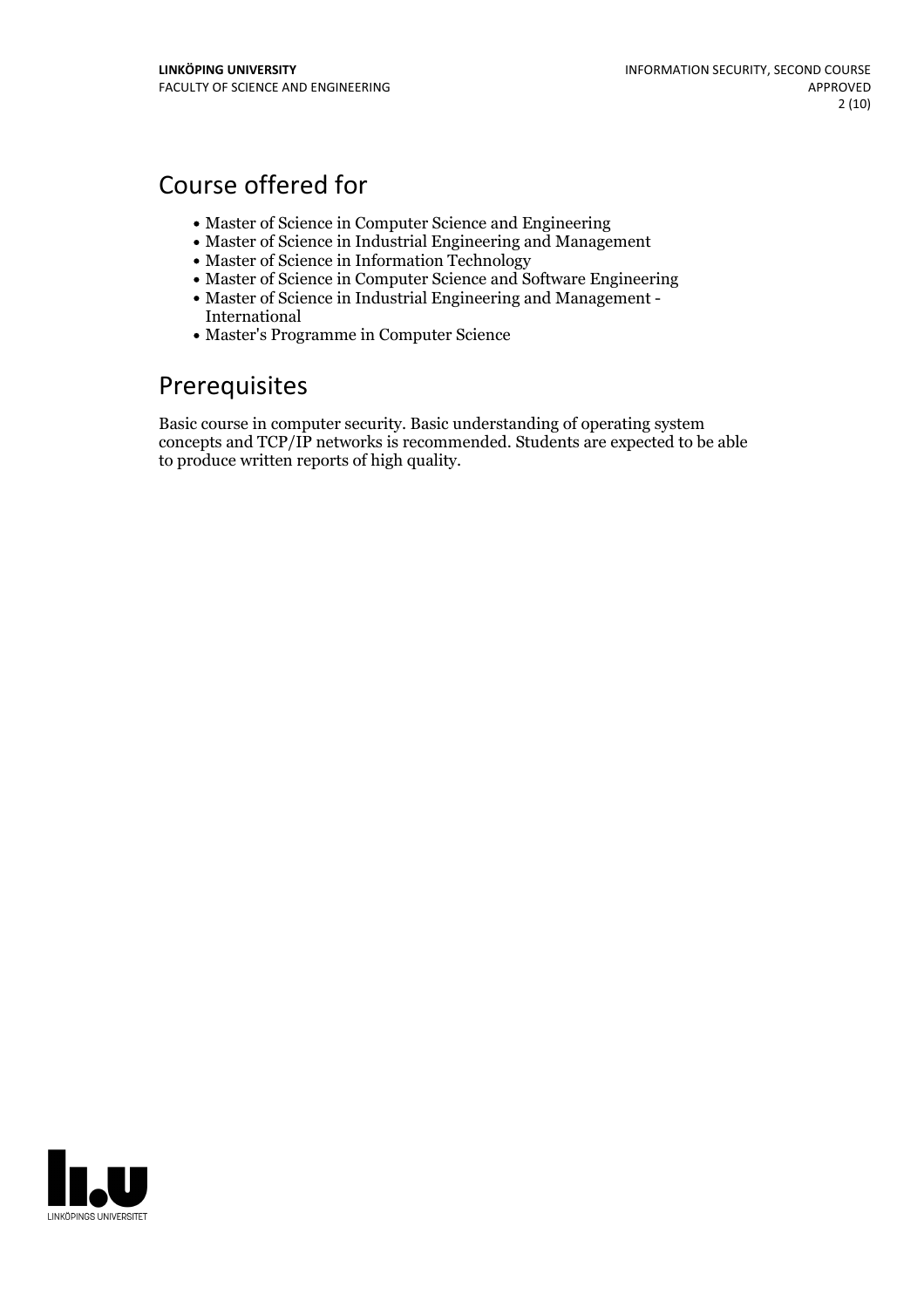## Intended learning outcomes

The course provides deeper studies in selected topics in the area of information security. After passing the course, a student should be able to:

- General goals:
	- $\circ$  Explain and use the security terminology and security principles presented at the course.
	- $\circ$  Identify and explain in detail the security threats against a certain system, in a given context; identify vulnerabilities of systems, and
	-
	- formulate security requirements.<br>  $\circ$  Analyze and structure a given security problem.<br>  $\circ$  Find, evaluate, and explain in detail solutions to security problems, in
	- general and in specific contexts.<br> $\circ$  Synthesize partial solutions towards addressing given security
	- problems.<br> $\circ$  Generalize and synthesize information from multiple types of sources in the information security area to find structure, internal and external connections, and draw original and well-motivated
- $\circ$  Map abstract concepts and models to real security problems and mechanisms, and vice versa.<br>• Project specific goals:
- - Identify, motivate, analyze, and structure the problems to be
	- addressed in the project.<br>  $\circ$  Find, evaluate, and explain solutions to problems identified in the project.
	- $\circ$  Use and understand the equipment (hardware and software) needed to perform the project. Apply existing security tools to address a given problem, and develop new tools and mechanisms.<br> $\circ$  Find, synthesize, and present information from multiple types of
	- sources in the information security area to find structure, internal and external connections, and make original and well-motivated conclusions.<br>  $\circ$  Present project results to an audience with similar general
	- background in information security.<br>  $\circ$  Plan, follow up, and document the project work.
	-

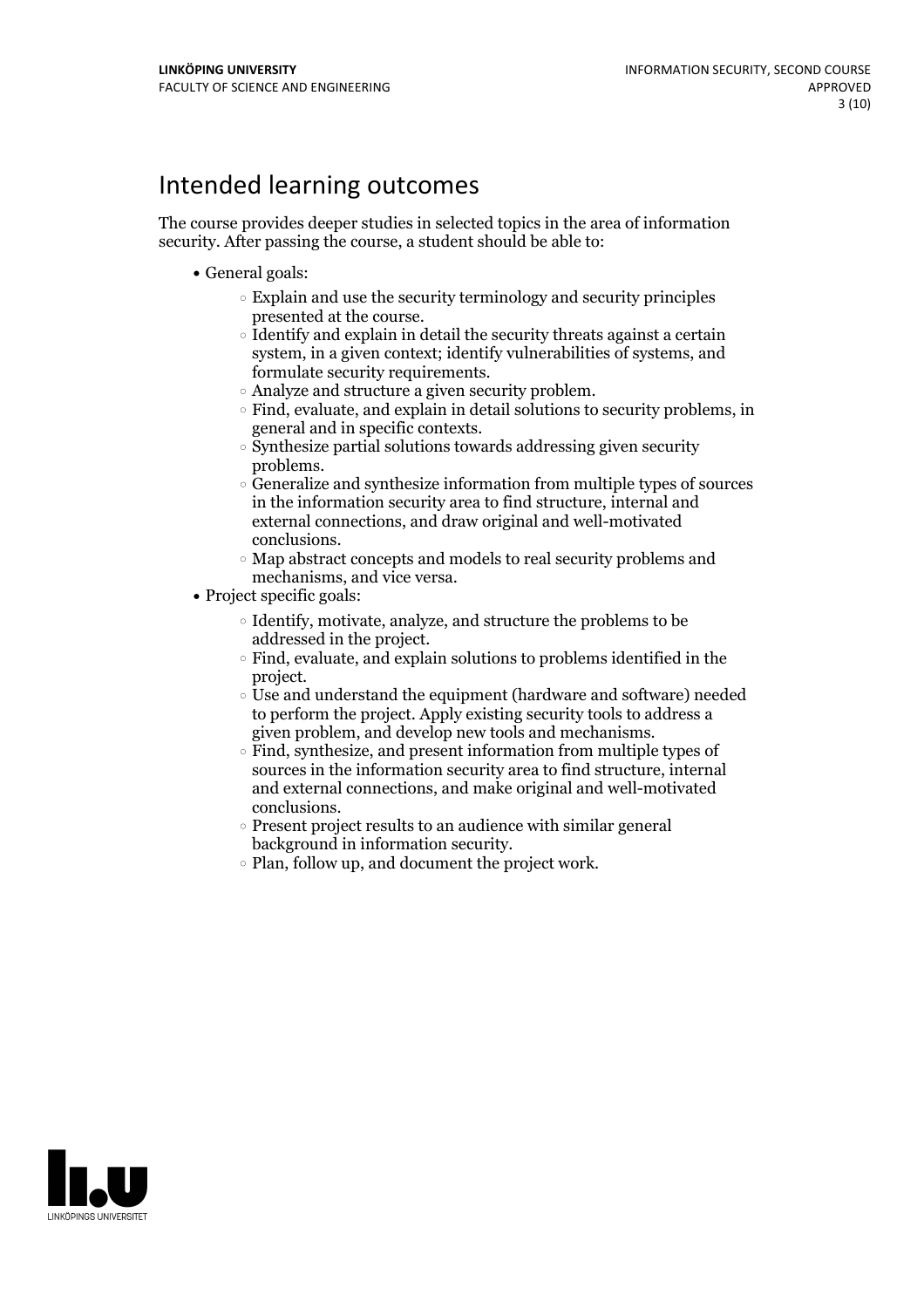## Course content

- Part 1: This part deals with theory and is based on lectures and a literature study. The detailed contents can vary from year to year based on the current research in the field and the ongoing research at LiU. Topics may include: security mechanisms for modern communication systems (e.g. fingerprinting and watermarking), network security (e.g. security in IEEE 802.11), system and software integrity (e.g. covert channels, buffer overflow, and viruses), modern identification and authentication Common Criteria) and analysis methodologies (e.g. Fault Tree Analysis), and standards and common implementations in the field (e.g. access
- control in Radio Access Networks).<br>• Part 2: In this part students will perform projects, which can be of theoretical or practical nature. The subjects of the projects will be from the topics studied in part 1 or other topics within the field.

# Teaching and working methods

The course consists of two parts, an overview part and an individual deeper studies part. The overview consists mainly of lectures and a study of literature. The deeper studies consist of a project in a sub-field of information security. For the project, students will work in teams. The course runs over the entire spring semester.

## Examination

| TEN3 Written examination                             |                | 2 credits $U, 3, 4, 5$ |
|------------------------------------------------------|----------------|------------------------|
| UPG3 Written report. Ends with a common seminar day. | 3 credits U, G |                        |
| LAB2 Laboratory work and written assignments         | 1 credits U, G |                        |

## Grades

Four-grade scale, LiU, U, 3, 4, 5

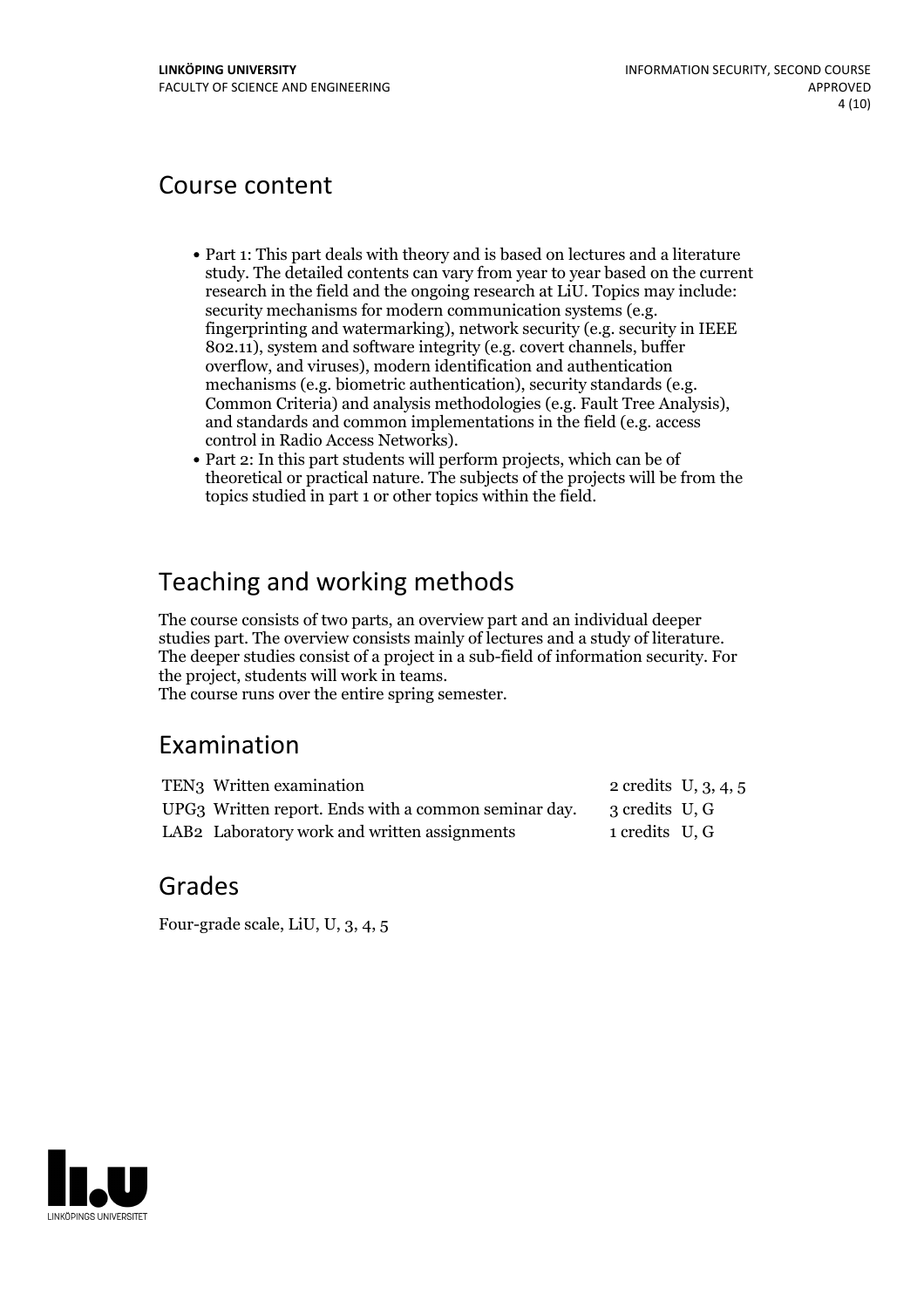# Other information

### **About teaching and examination language**

The teaching language is presented in the Overview tab for each course. The examination language relates to the teaching language as follows:

- If teaching language is "Swedish", the course as a whole could be given in Swedish, or partly in English. Examination language is Swedish, but parts
- of the examination can be in English. If teaching language is "English", the course as <sup>a</sup> whole is taught in English. Examination language is English. If teaching language is "Swedish/English", the course as <sup>a</sup> whole will be
- taught in English if students without prior knowledge of the Swedish language participate. Examination language is Swedish or English depending on teaching language.

#### **Other**

The course is conducted in a manner where both men's and women's experience and knowledge are made visible and developed.

The planning and implementation of a course should correspond to the course syllabus. The course evaluation should therefore be conducted with the course syllabus as a starting point.

If special circumstances prevail, the vice-chancellor may in a special decision specify the preconditions for temporary deviations from this course syllabus, and delegate the right to take such decisions.

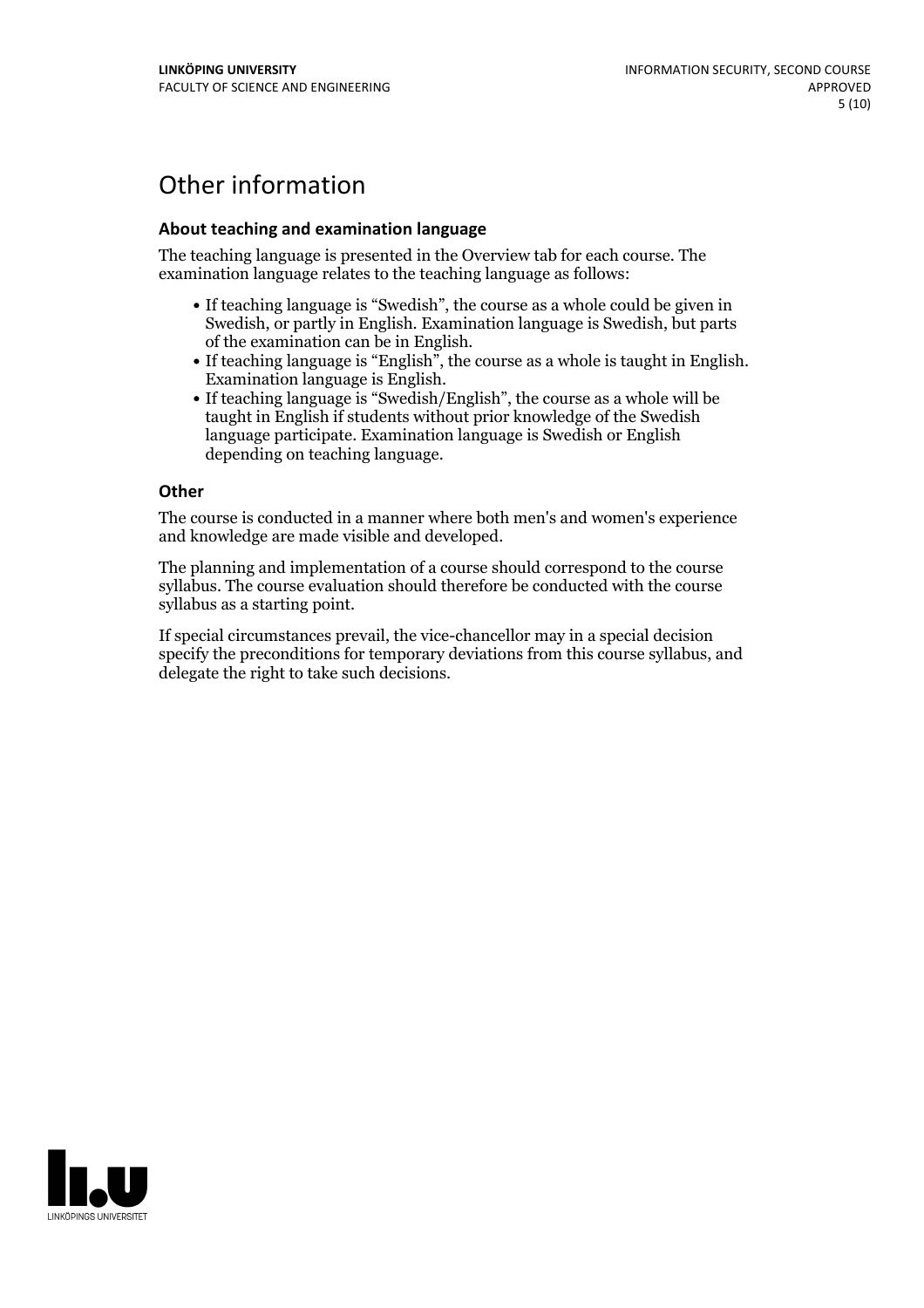## **Common rules**

## Course syllabus

A syllabus must be established for each course. The syllabus specifies the aim and contents of the course, and the prior knowledge that a student must have in order to be able to benefit from the course.

## Timetabling

Courses are timetabled after a decision has been made for this course concerning its assignment to a timetable module.

## Interruption in and deregistration from a course

The LiU decision, Guidelines concerning confirmation of participation in education (Dnr LiU-2020-02256), states that interruptions in study are to be recorded in Ladok. Thus, all students who do not participate in a course for which they have registered must record the interruption, such that the registration on the course can be removed. Deregistration from or interrupting a course is carried out using <sup>a</sup> web-based form: https://www.lith.liu.se/for- [studenter/kurskomplettering?l=en.](https://www.lith.liu.se/for-studenter/kurskomplettering?l=en)

## Cancelled courses and changes to the course syllabus

Courses with few participants (fewer than 10) may be cancelled or organised in a manner that differs from that stated in the course syllabus. The Dean is to deliberate and decide whether a course is to be cancelled or changed from the course syllabus.

## Guidelines relating to examinations and examiners

For details, see Guidelines for education and examination for first-cycle and second-cycle education at Linköping University, Dnr LiU-2020-04501 [\(http://styrdokument.liu.se/Regelsamling/VisaBeslut/917592\)](http://styrdokument.liu.se/Regelsamling/VisaBeslut/917592).

An examiner must be employed as a teacher at LiU according to the LiU Regulations for Appointments, Dnr LiU-2021-01204 [\(https://styrdokument.liu.se/Regelsamling/VisaBeslut/622784](https://styrdokument.liu.se/Regelsamling/VisaBeslut/622784)). For courses in second-cycle, the following teachers can be appointed as examiner: Professor (including Adjunct and Visiting Professor), Associate Professor (including Adjunct), Senior Lecturer (including Adjunct and Visiting Senior Lecturer), Research Fellow, or Postdoc. For courses in first-cycle, Assistant Lecturer (including Adjunct and Visiting Assistant Lecturer) can also be appointed as examiner in addition to those listed for second-cycle courses. In exceptional cases, a Part-time Lecturer can also be appointed as an examiner at both first- and second cycle, see Delegation of authority for the Board of Faculty of Science and Engineering.

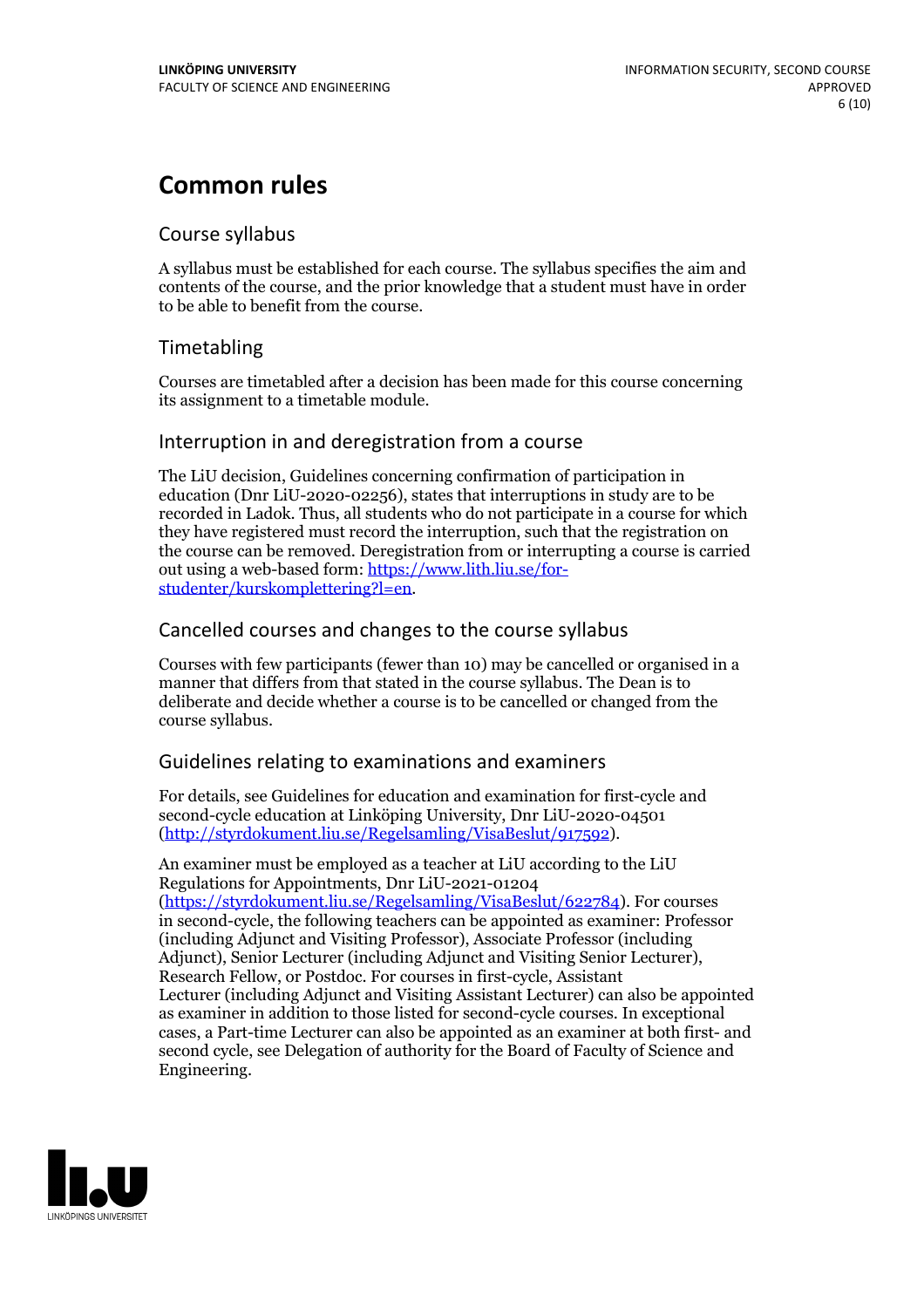## Forms of examination

#### **Principles for examination**

Written and oral examinations and digital and computer-based examinations are held at least three times a year: once immediately after the end of the course, once in August, and once (usually) in one of the re-examination periods. Examinations held at other times are to follow a decision of the faculty programme board.

Principles for examination scheduling for courses that follow the study periods:

- courses given in VT1 are examined for the first time in March, with re-examination in June and August
- courses given in VT2 are examined for the first time in May, with re-examination in August and October
- courses given in HT1 are examined for the first time in October, with re-examination in January and August
- courses given in HT2 are examined for the first time in January, with re-examination in March and in August.

The examination schedule is based on the structure of timetable modules, but there may be deviations from this, mainly in the case of courses that are studied and examined for several programmes and in lower grades (i.e. 1 and 2).

Examinations for courses that the faculty programme board has decided are to be held in alternate years are held three times during the school year in which the course is given according to the principles stated above.

Examinations for courses that are cancelled orrescheduled such that they are not given in one or several years are held three times during the year that immediately follows the course, with examination scheduling that corresponds to the scheduling that was in force before the course was cancelled or rescheduled.

When a course, or a written examination (TEN, DIT, DAT), is given for the last time, the regular examination and two re-examinations will be offered. Thereafter, examinations are phased out by offering three examinations during the following academic year at the same times as the examinations in any substitute course. If there is no substitute course, three examinations will be offered during re- examination periods during the following academic year. Other examination times are decided by the faculty programme board. In all cases above, the examination is also offered one more time during the academic year after the following, unless the faculty programme board decides otherwise. In total, 6 re-examinations are offered, of which 2 are regular re-examinations. In the examination registration system, the examinations given for the penultimate time and the last time are denoted.

If a course is given during several periods of the year (for programmes, or on different occasions for different programmes) the faculty programme board or boards determine together the scheduling and frequency of re-examination occasions.

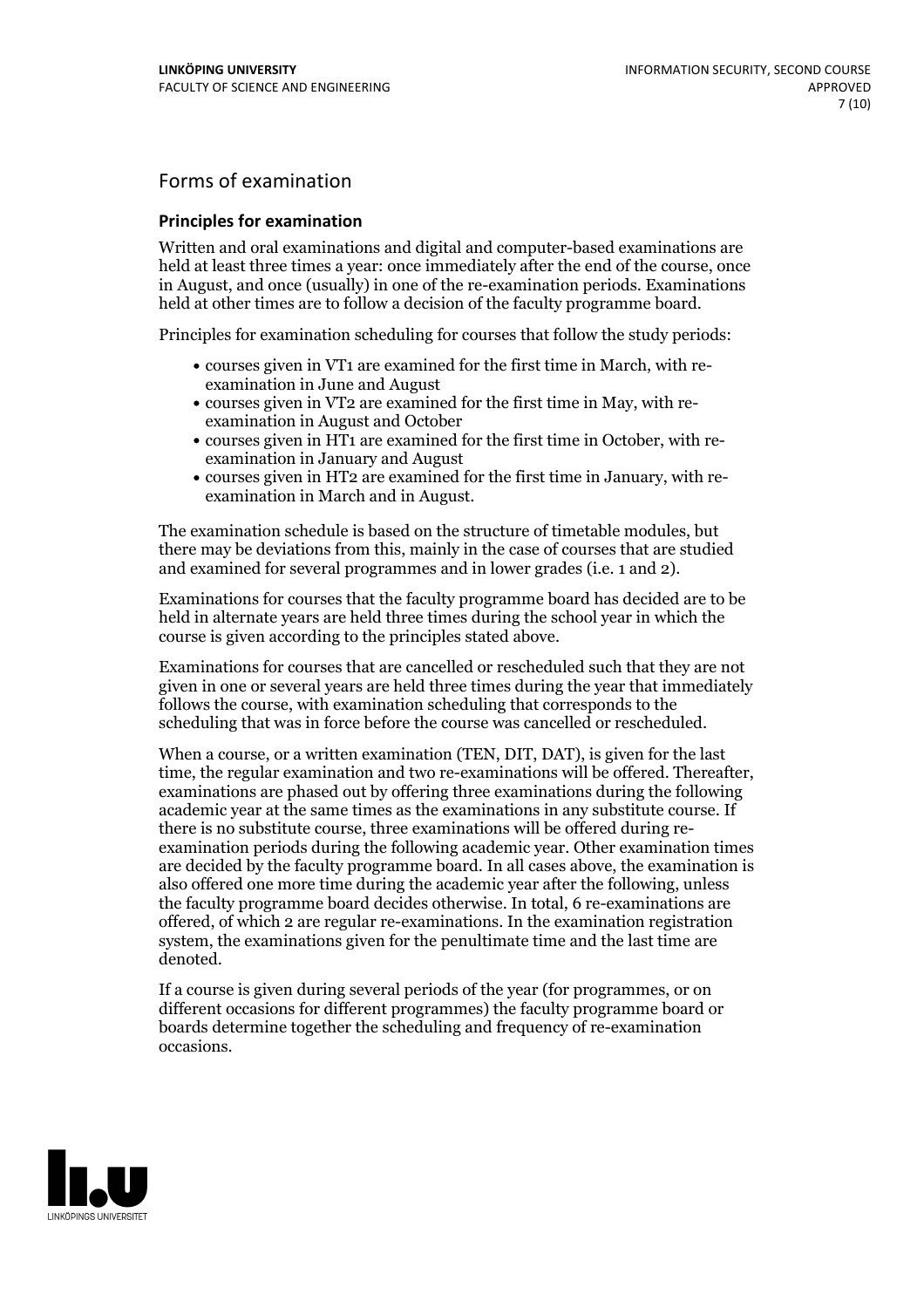### **Retakes of other forms of examination**

Regulations concerning retakes of other forms of examination than written examinations and digital and computer-based examinations are given in the LiU guidelines for examinations and examiners, [http://styrdokument.liu.se/Regelsamling/VisaBeslut/917592.](http://styrdokument.liu.se/Regelsamling/VisaBeslut/917592)

#### **Course closure**

For Decision on Routines for Administration of the Discontinuation of Educational Programs, Freestanding Courses and Courses in Programs, see DNR LiU-2021-04782. After a decision on closure and after the end of the discontinuation period, the students are referred to a replacement course (or similar) according to information in the course syllabus or programme syllabus. If a student has passed some part/parts of a closed program course but not all, and there is an at least partially replacing course, an assessment of crediting can be made. Any crediting of course components is made by the examiner.

### **Registration for examination**

In order to take an written, digital or computer-based examination, registration in advance is mandatory, see decision in the university's rule book [https://styrdokument.liu.se/Regelsamling/VisaBeslut/622682.](https://styrdokument.liu.se/Regelsamling/VisaBeslut/622682) An unregistered student can thus not be offered a place. The registration is done at the Student Portal or in the LiU-app during the registration period. The registration period opens 30 days before the date of the examination and closes 10 days before the date of the examination. Candidates are informed of the location of the examination by email, four days in advance.

### **Code of conduct for students during examinations**

Details are given in a decision in the university's rule book: <http://styrdokument.liu.se/Regelsamling/VisaBeslut/622682>.

#### **Retakes for higher grade**

Students at the Institute of Technology at LiU have the right to retake written examinations and digital and computer-based examinations in an attempt to achieve a higher grade. This is valid for all examination components with code "TEN", "DIT" and "DAT". The same right may not be exercised for other examination components, unless otherwise specified in the course syllabus.

A retake is not possible on courses that are included in an issued degree diploma.

#### **Grades**

The grades that are preferably to be used are Fail (U), Pass (3), Pass not without distinction  $(4)$  and Pass with distinction  $(5)$ .

- Grades U, 3, 4, 5 are to be awarded for courses that have written or digital examinations.<br>• Grades Fail (U) and Pass (G) may be awarded for courses with a large
- degree of practical components such as laboratory work, project work and

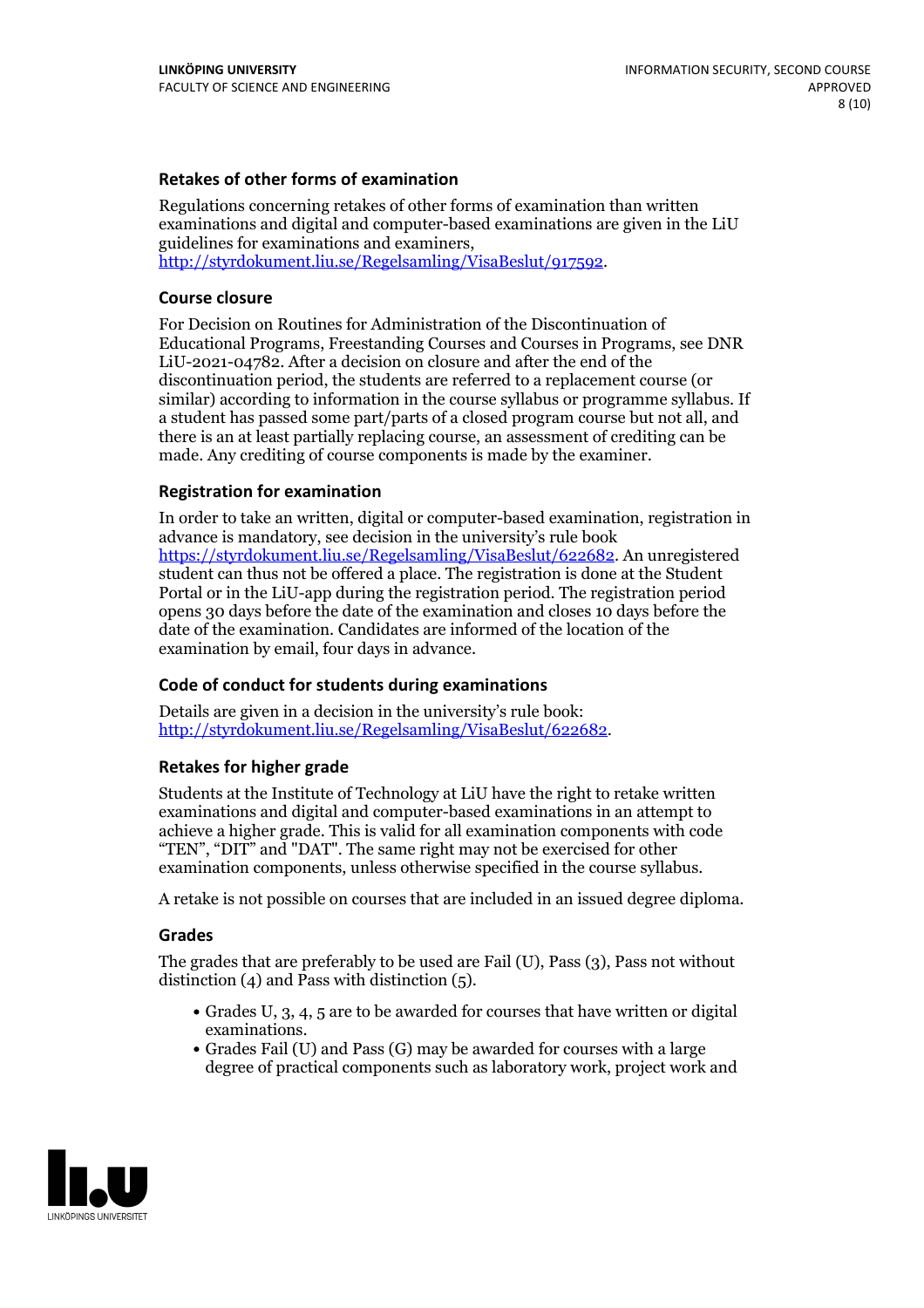group work.<br>• Grades Fail (U) and Pass (G) are to be used for degree projects and other independent work.

### **Examination components**

The following examination components and associated module codes are used at the Faculty of Science and Engineering:

- Grades U, 3, 4, 5 are to be awarded for written examinations (TEN) and
- digital examinations (DIT).<br>• Examination components for which the grades Fail (U) and Pass (G) may be awarded are laboratory work (LAB), project work (PRA), preparatory written examination (KTR), digital preparatory written examination (DIK), oral examination (MUN), computer-based examination (DAT), home
- assignment (HEM), and assignment (UPG).<br>• Students receive grades either Fail (U) or Pass (G) for other examination components in which the examination criteria are satisfied principally through active attendance such as tutorial group (BAS) or examination item
- (MOM).<br>• Grades Fail (U) and Pass (G) are to be used for the examination components Opposition (OPPO) and Attendance at thesis presentation (AUSK) (i.e. part of the degree project).

In general, the following applies:

- 
- Mandatory course components must be scored and given <sup>a</sup> module code. Examination components that are not scored, cannot be mandatory. Hence, it is voluntary to participate in these examinations, and the voluntariness must be clearly stated. Additionally, if there are any associated conditions to
- the examination component, these must be clearly stated as well.<br>• For courses with more than one examination component with grades U,3,4,5, it shall be clearly stated how the final grade is weighted.

For mandatory components, the following applies (in accordance with the LiU Guidelines for education and examination for first-cycle and second-cycle education at Linköping University,<br>[http://styrdokument.liu.se/Regelsamling/VisaBeslut/917592\)](http://styrdokument.liu.se/Regelsamling/VisaBeslut/917592):

If special circumstances prevail, and if it is possible with consideration of the nature of the compulsory component, the examiner may decide to replace the compulsory component with another equivalent component.

For possibilities to alternative forms of examinations, the following applies (in accordance with the LiU Guidelines for education and examination for first-cycle [http://styrdokument.liu.se/Regelsamling/VisaBeslut/917592\)](http://styrdokument.liu.se/Regelsamling/VisaBeslut/917592):

If the LiU coordinator for students with disabilities has granted a student the right to an adapted examination for a written examination in an examination hall, the student has the right to it.